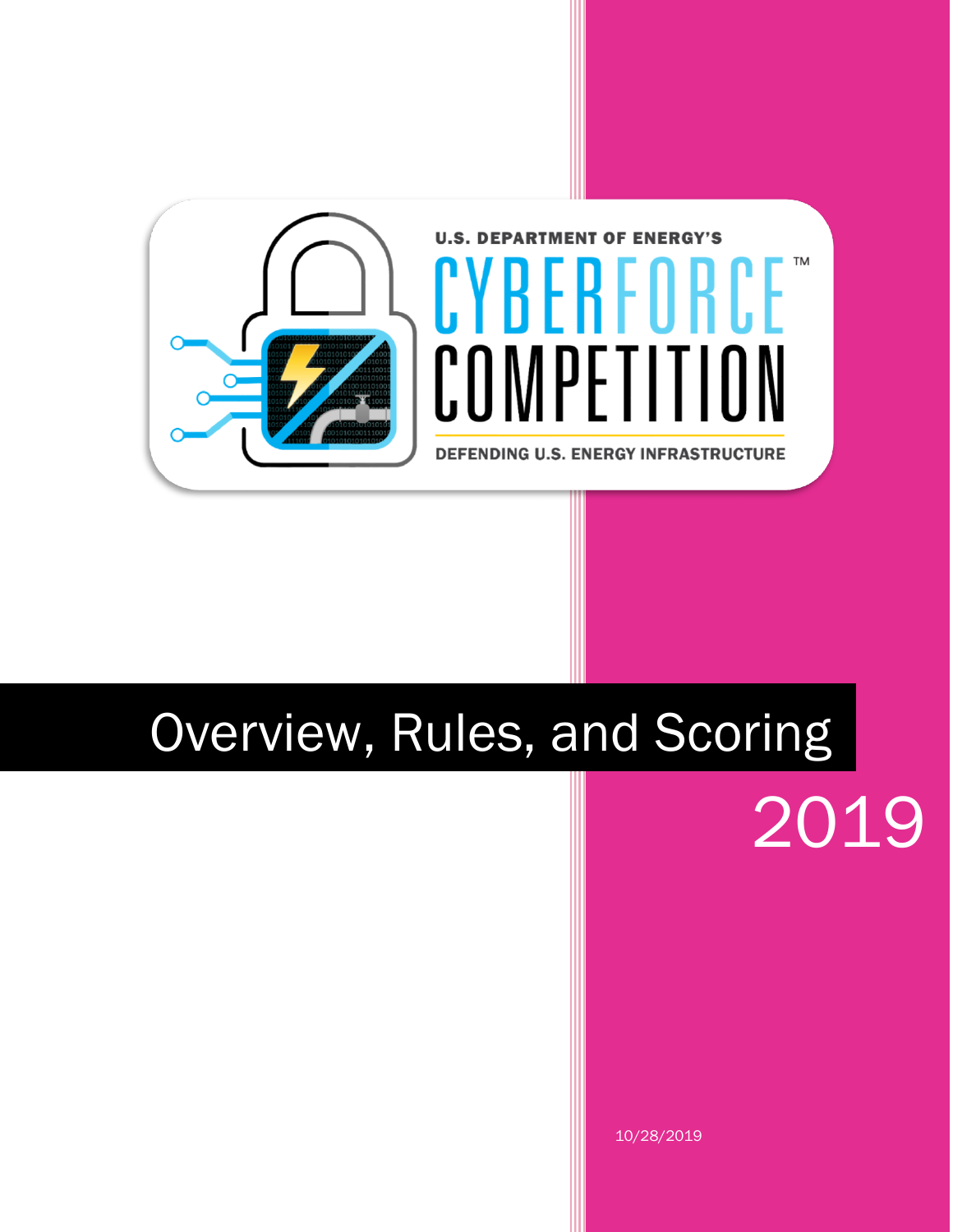## **CYBERFORCE COMPETITION™**

### **CONTENTS**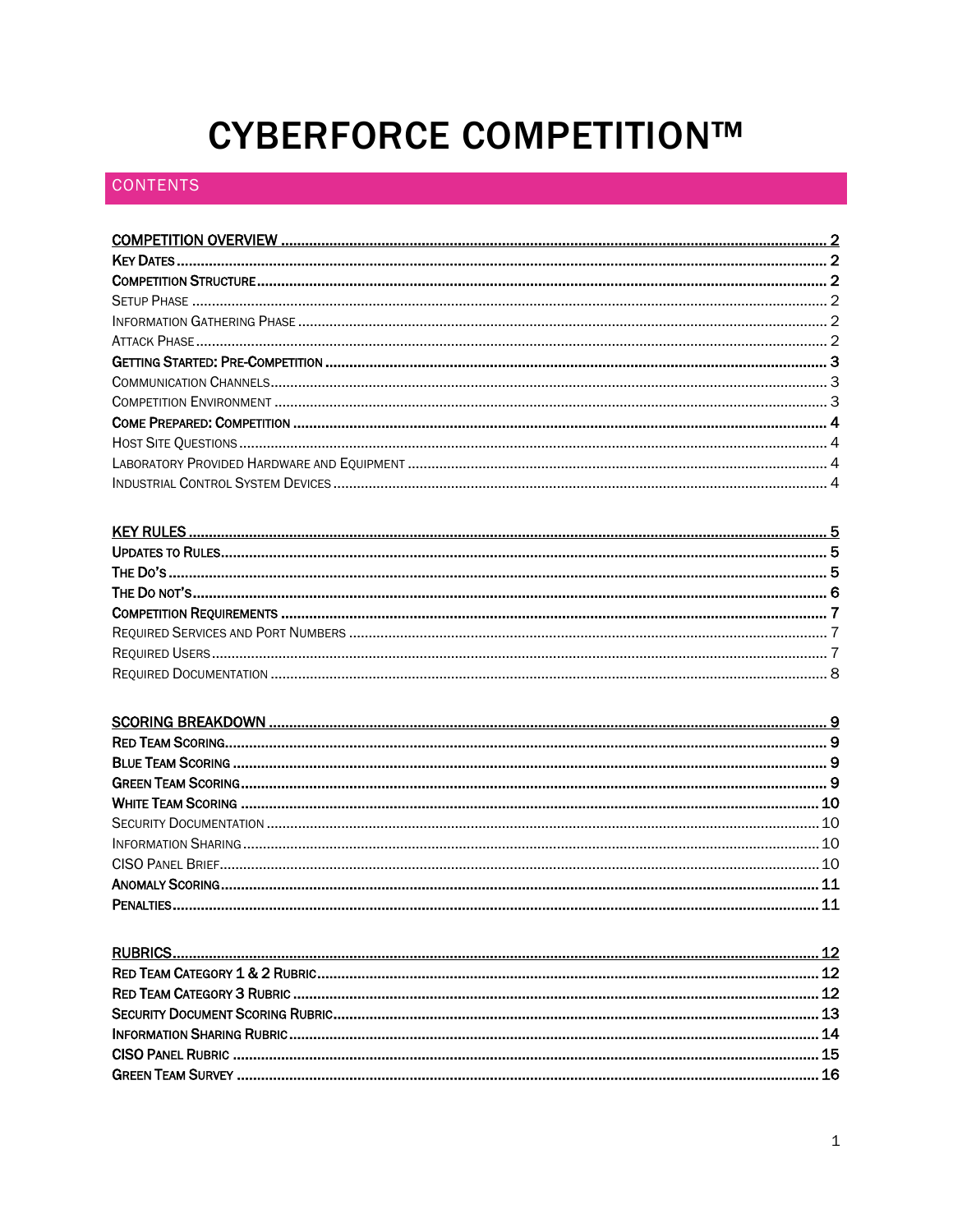#### <span id="page-2-0"></span>COMPETITION OVERVIEW

#### <span id="page-2-1"></span>KEY DATES

| <b>Key Dates</b>                                               | <b>Activity</b>                                                                                                                                                                                                                                   |
|----------------------------------------------------------------|---------------------------------------------------------------------------------------------------------------------------------------------------------------------------------------------------------------------------------------------------|
| Monday, October 28, 2019                                       | Students are provided full rule set, guidance, access to their Azure<br>platform, and remote access to their ICS device.                                                                                                                          |
| Monday, November 4, 2019                                       | Instructions to register on sCOARboard                                                                                                                                                                                                            |
| Friday, November 8. 2019<br>11:59pm PST                        | Security Documentation due to sCOARboard                                                                                                                                                                                                          |
| Thursday, November 14, 2019<br>12pm Local Time of Hosting Site | Students temporarily lose remote access to their industrial control                                                                                                                                                                               |
| Friday, November 15, 2019<br>See hosting laboratory's agenda   | Students are provided physical access to their hosting laboratory* and<br>their industrial control systems<br>Students are required to have all user information, including usernames<br>and passwords, into the sCOARboard for Saturday morning. |
| Saturday, November 16, 2019                                    | <b>Competition Day</b>                                                                                                                                                                                                                            |

\* Please note some laboratories require arrival by certain times on Friday and Saturday.

#### <span id="page-2-3"></span><span id="page-2-2"></span>COMPETITION STRUCTURE

#### SETUP PHASE

Blue teams will be given access to their Azure environment on October 28, 2019. Blue teams should use this time to assess, build, secure, and test their system prior to the competition as well as familiarizing themselves with the competition scenario.

#### <span id="page-2-4"></span>INFORMATION GATHERING PHASE

Red team members will scan networks and gather background information about Blue team systems

beginning November 8, 2019. Red team scanning will be limited to passive reconnaissance which is both nondestructive and non-permanent. No logging into the machines is allowed. Nothing invasive or destructive may occur during this period. If Blue team members notice unauthorized access attempts or other invasive actions to their system, they should notify [CyberForceCompetition@anl.gov](mailto:CyberForceCompetition@anl.gov) immediately. Please be prepared to show proof that something was altered such as logs containing the offending action.

#### <span id="page-2-5"></span>ATTACK PHASE

On the day of the competition (Saturday), the Red team (attackers) will attempt to gain access to Blue team services while the Green team (users) attempts to use them. The White team (competition technical team) will assess Blue team service uptime. Blue teams must monitor their systems, be active in information sharing, answer anomalies, and support their Green team users.

During this phase, the Blue team may not receive help from anyone not registered as a competitor on their team or the White team. Receiving help from others, including mentors, external parties, etc., will result in disqualification.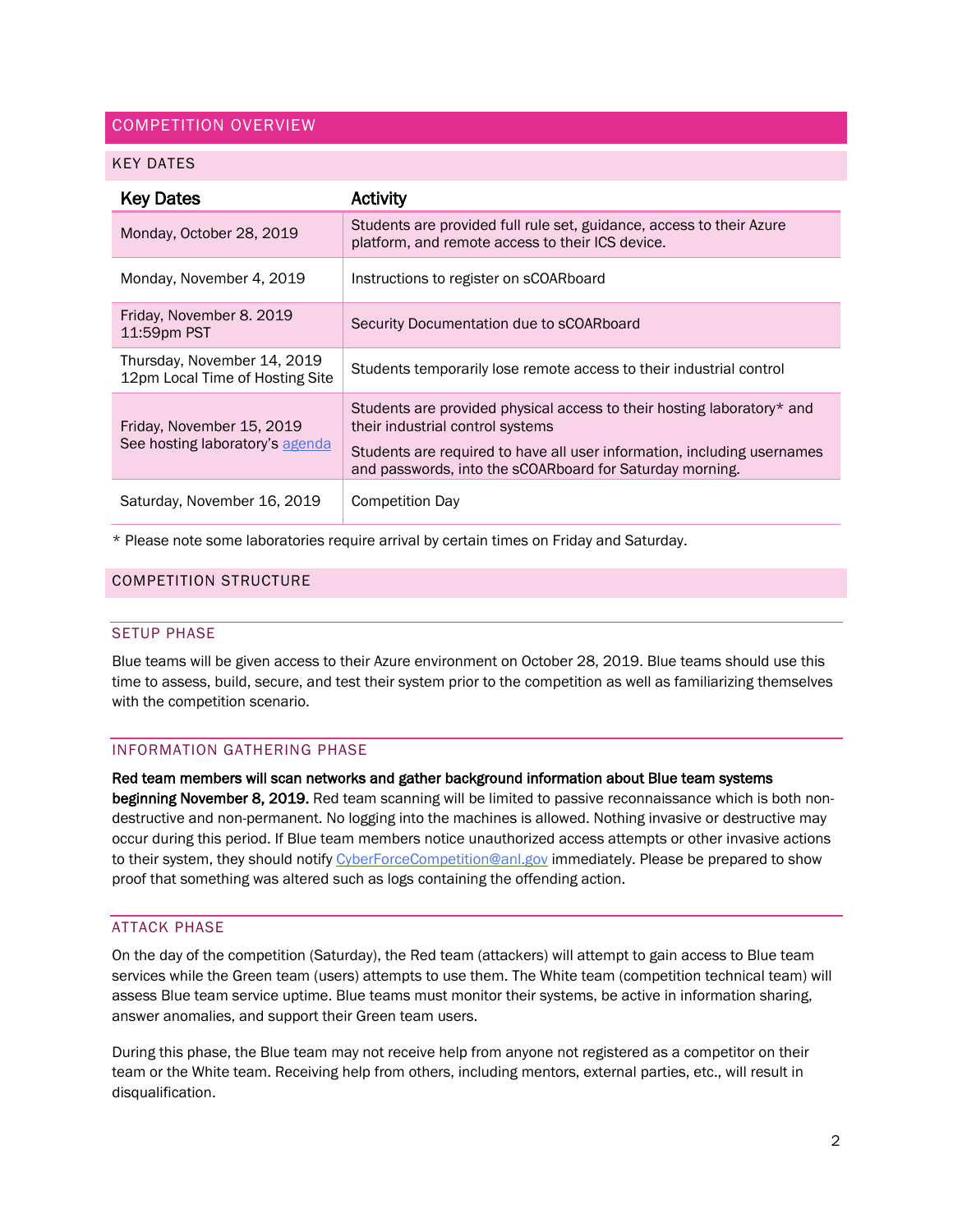#### <span id="page-3-0"></span>GETTING STARTED: PRE-COMPETITION

#### <span id="page-3-1"></span>COMMUNICATION CHANNELS

#### **SLACK**

Students have been provided a registration [link](https://join.slack.com/t/cyberforce2019/shared_invite/enQtNzg0MzY2MDcyMDMzLWZhZDZhNTZjYzY5MDEwOTFiN2VhZWQzODIxODMwMmU5MjBlNmU4ZmViMmIzZGEwZTIzNWFmY2E4MmUxNzAwZDA) for the CyberForce Competition 2019 Slack channel. When registering in Slack, please be sure to include your Team # in your username (i.e., T23 – Janet; T45M – Bob). Teams are encouraged to assist one another via the Slack Channel.

#### EMAIL

Students may also email [CyberForceCompetition@anl.gov.](mailto:CyberForceCompetition@anl.gov) Please note, this email is only monitored during normal business hours in Central Time, Monday – Friday.

#### <span id="page-3-2"></span>COMPETITION ENVIRONMENT

#### NETWORK TOPOLOGY

- You will inherit a /26 Azure subnet in a /24 Azure virtual network with a competition exposed ICS (which must stay accessible to red and green users).
- Any changes to your Blue team infrastructure must be clearly documented in Strategy Documentation.

#### LOGIN INSTRUCTIONS

#### VPN INSTALL INSTRUCTIONS

The competition uses OpenVPN for access to the Azure environment. You will be provided an OVPN configuration file to connect to your network. Clients for each operating system can be found below:

- Windows <https://openvpn.net/index.php/download/community-downloads.html> o Place the OVPN file into "C:\Program Files\Openvpn\config".
- MacOS [https://www.tunnelblick.net](https://www.tunnelblick.net/)
	- o Double click the OVPN file to import it to Tunnelblick
- Linux sudo apt (or yum) install openvpn
	- o Run "openvpn --config YOUR\_OVPN\_FILE.ovpn"

#### AZURE CREDENTIALS

You will receive an email from [CyberForceCompetition@anl.gov](mailto:CyberForceCompetition@anl.gov) with your Azure credentials.

If you have not received this email yet, please patiently wait until 5pm CT on Monday, October 28, 2019 before contacting [CyberForceCompetition@anl.gov.](mailto:CyberForceCompetition@anl.gov) This allows ample time for the lab staff to ensure all accounts went out. This email will be sent to the email that is on file with your registration. The CyberForce email will be monitored until 7pm CT on Monday.

#### SCOARBOARD CREDENTIALS

Use the sCOARboard to enter your services and other information required by the White team.

 Your team will receive an invitation via email the week of November 4, 2019 to register each team member using your school's [.edu] email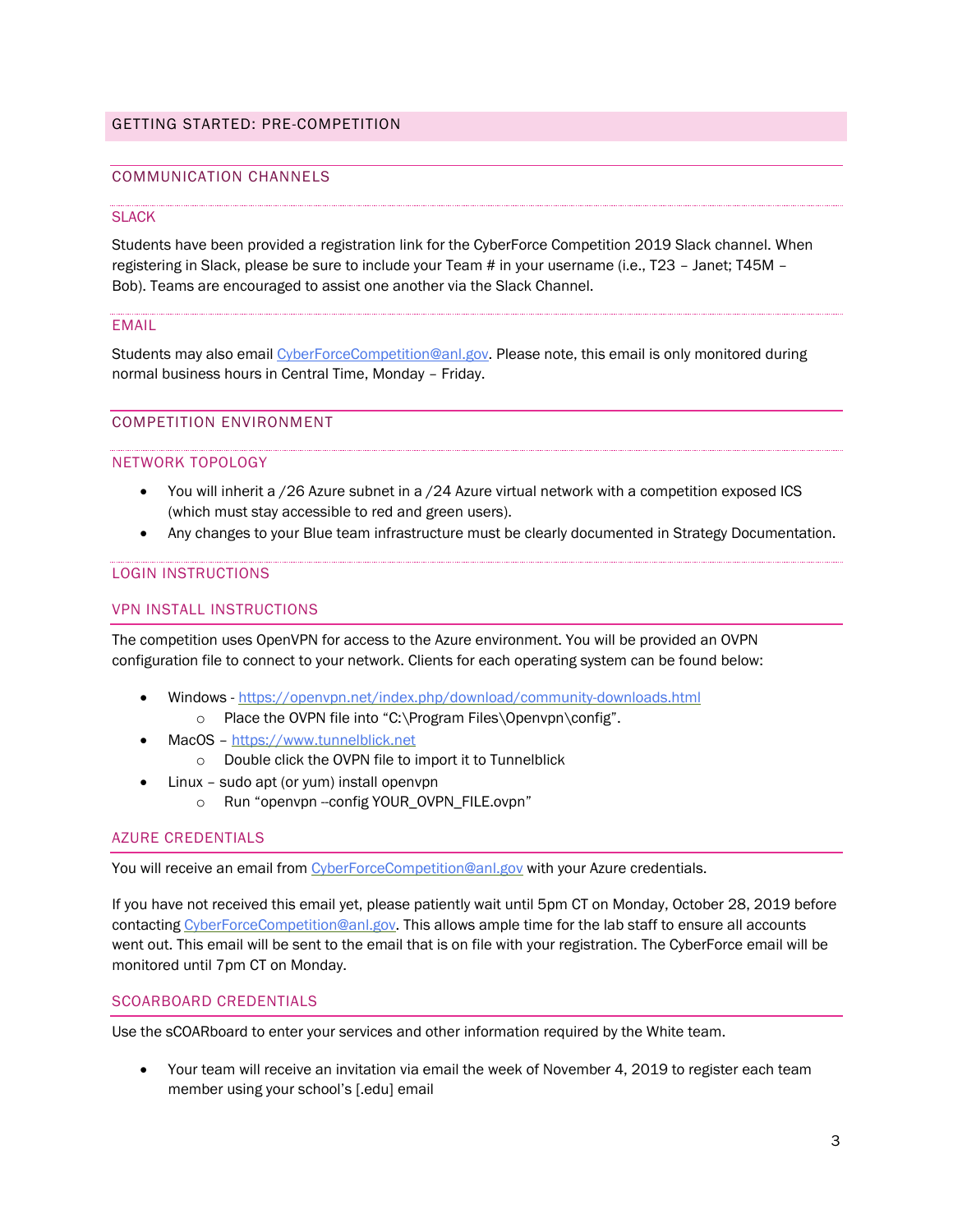Scored services can be tested during the week before the competition. Services should be entered by Friday, November 15, 2019 to ensure that your scoring is accurate during the competition.

#### INDUSTRIAL CONTROL SYSTEM DEVICES

 If there is a suspected network outage or your ICS device is not working properly CORRECTLY BEFORE the competition, please contac[t CyberForceCompetition@anl.gov](mailto:CyberForceCompetition@anl.gov) or a lab staff member on Slack.

#### RESTORING SYSTEMS TO INITIAL STATE

If a Blue team damages any virtual machines beyond the point of recovery, the White team can provide a fresh, default image of the system. However, your team will incur a scoring penalty of 250 points per VM restoration. To prevent a scoring penalty, your team is encouraged to create disk snapshots of each system as it is set up and configured, especially before and after any significant infrastructure changes.

#### <span id="page-4-1"></span><span id="page-4-0"></span>COME PREPARED: COMPETITION

#### HOST SITE QUESTIONS

If you have specific questions about your hosting laboratory, please reach out via Slack in the laboratory channel, ask your team point of contact to reach out to the local host or email [CyberForceCompetition@anl.gov.](mailto:CyberForceCompetition@anl.gov)

#### <span id="page-4-2"></span>LABORATORY PROVIDED HARDWARE AND EQUIPMENT

Teams will gain physical access to their competition space on Friday, November 15, 2019. The following items are provided by the hosting site:

- Industrial Control System
- Power Strip(s) $*$  with a minimum of 10 outlets
- One 8-port switch
- Internet access to allow VPN access to competition space
- One monitor, keyboard, and mouse

\* Some laboratories have strict guidelines about the use of power strips. Please be mindful that power strips outside those provided may not be allowed.

The National Laboratories will not provide any display, network, power, or other adapters for competition use.

#### <span id="page-4-3"></span>INDUSTRIAL CONTROL SYSTEM DEVICES

If there is a suspected network outage or your industrial control system is not working correctly DURING the competition, contact your local White team.

Replacing physical components often requires long-lead times in the real world and for this competition—any physical damage to the ICS components may not be repairable during the competition.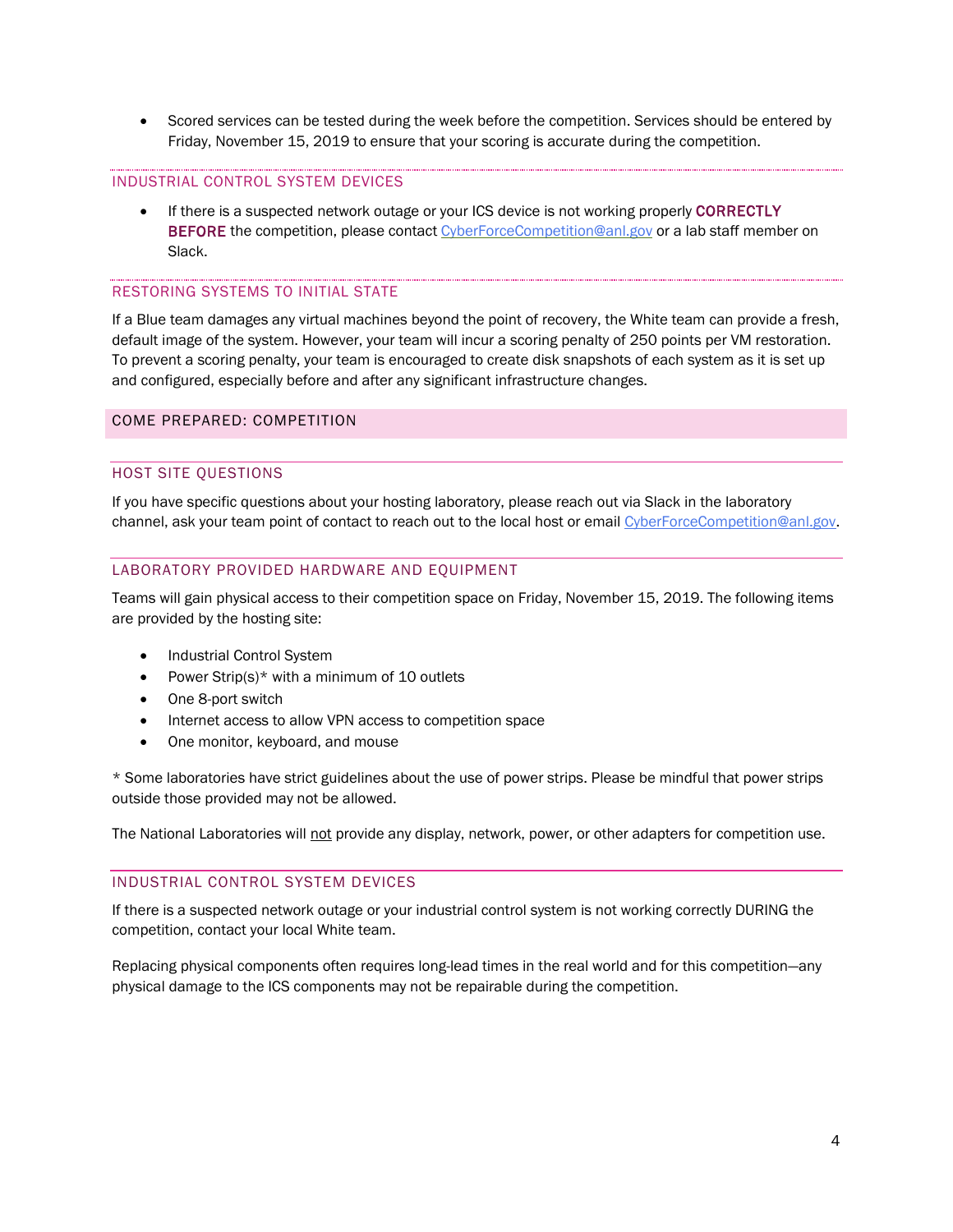#### <span id="page-5-0"></span>KEY RULES

- Each team must have 4-6 students or 3-5 for professional teams.
- One faculty mentor should be present at the national laboratory on the day of the competition. In the case that a faculty member cannot attend, an appropriate substitute mentor will be identified and the hosting laboratory must be notified. The hosting lab must then acknowledge and approve the change for the substitute to be allowed on premise.
- Faculty mentors may not provide any assistance to their teams on the day of the competition. Any team receiving help from a coach or mentor will be warned and/or disqualified.
- Each national laboratory has their own rules and procedures concerning wireless and site access. You are responsible for understanding and following these rules during the competition. Please familiarize yourself with this information prior to the competition.
- As a Blue team member, you are not allowed to perform any offensive measures towards other Blue teams, Red teams, the Green teams, the competition network, or your host laboratory. Doing so will disqualify your team from the competition.
- Each Blue team will have access to their Azure environment beginning on October 28, 2019. The White team operates the administrative accounts on Azure. These White team administrative accounts will not be used maliciously and are only there to ensure proper scoring and enforcement of rules.
- Security documentation is due no later than 11:59pm PST on Friday, November 8, 2019. Teams will upload a PDF of their security document and a separate PDF of their network diagram to the sCOARboard. Early submission is encouraged. Any documentation submitted after this deadline will be reduced by 15% of its scored value per day. If no documentation is submitted by competition start, the team will receive zero points. Please refer to the Scoring Breakdown for more information. Please ensure your documentation follows the format: Team # – Security Documentation.
- WARNING: Changing an IP directly on the VM that is provided by Microsoft Azure infrastructure may lock you out of your workstations. IP changes must be done in the Azure network interface settings in the Azure Portal.
- Secure pre-existing required services on PROVIDED VMs as outlined in the Blue team Azure and VPN PDF.
- The required services **provided MUST** be the services used for scoring purposes in the sCOARboard.
- Keep the provided name of your inherited machines in Azure. If restoring from a snapshot or redeploying an image, ensure it is renamed to the original name.
- These rules ensure that each team participates under the same circumstances and thus has an equal opportunity to succeed. Depending on the offense, failure to comply with the rules of the competition may result in penalty points or disqualification. Egregious offenses may result in disqualification from the competition. If you see a breach of competition rules, please notify the competition staff immediately. Communications with White team members are confidential.

#### <span id="page-5-1"></span>UPDATES TO RULES

Updates to rules will be found on the CyberForce Competition website under th[e Rules & Guidelines Tab](https://cyberforcecompetition.com/rules-guidelines/) as well as posted on the Slack Channel (cyberforce2019.slack.com). It is each team's responsibility to be aware of any updates to the rules.

#### <span id="page-5-2"></span>THE DO'S

- Secure existing required services on provided VMs as outlined in the Blue team Azure and VPN PDF.
- Make use of only freely available or free trials of software. Paid software and paid Azure images are prohibited from use.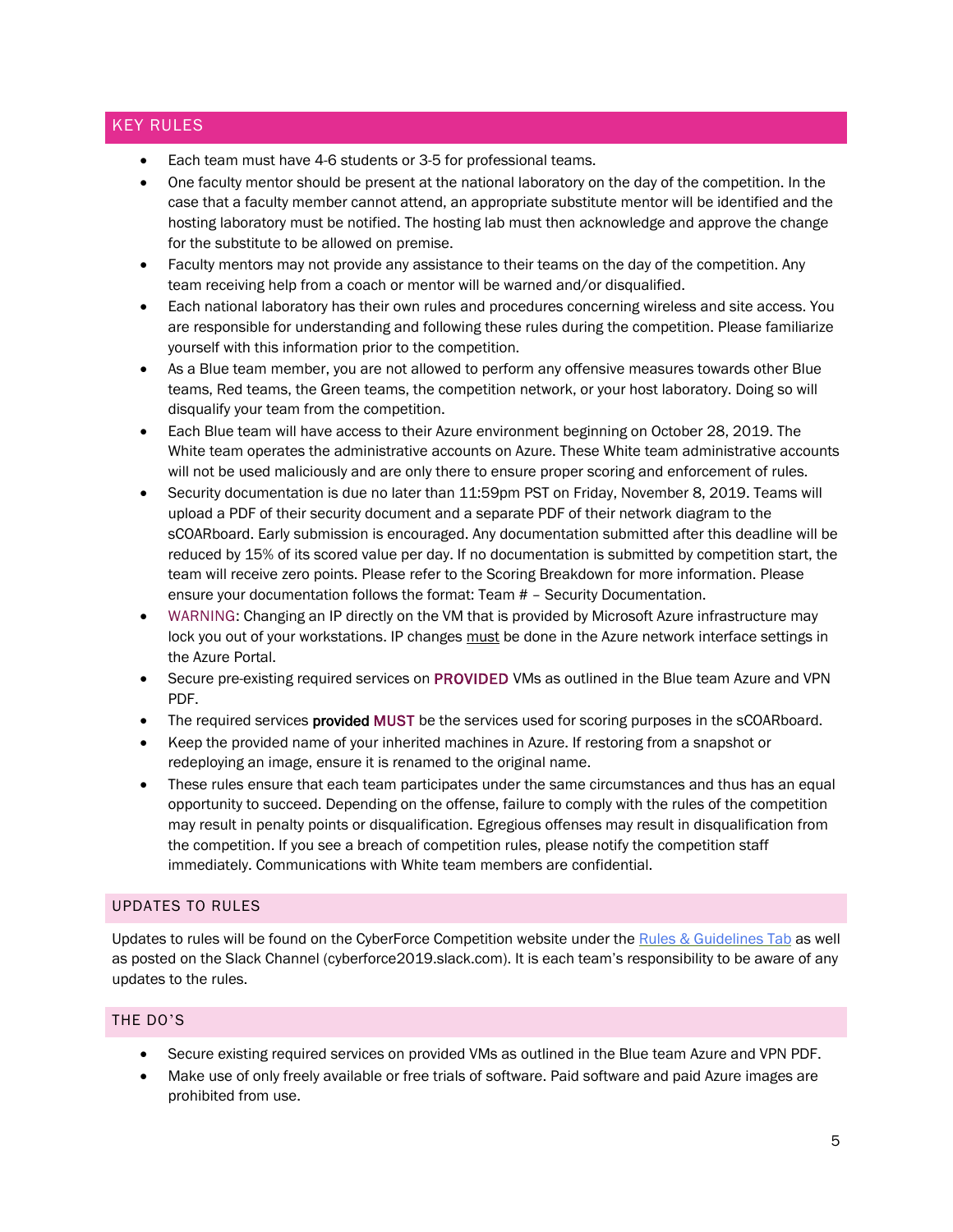- Configure the DNS service for name resolution by all machines on your subnet.
- Create a webmail service that supports SMTP and POP3 access.
- Create a help desk service for your green team users to request assistance. Asking green team users to use their personal email or phone numbers is strictly prohibited.
- Configure the NTP service for time synchronization of all machines on your subnet.
- Protect and maintain the continuous operations of the ICS device your team has been entrusted with to ensure your company and its consumers are satisfied.
- Input the scored services into the sCOARboard prior to competition day.
- Keep your services online, on their standard ports, for the duration of the competition.
- Ensure all users specified in the provided REQUIRED USERS list are created. These users will be provided to the Green team in order to login to any services needed to complete their tasks.
- Submit Green team users and passwords to the sCOARboard prior to the competition.
- Keep Green team user passwords updated in the sCOARboard.
- Create and submit the User Guide to the sCOARboard for Green team members on how to use services hosted on your website. Reminder, Green team scores are based on surveys of the usability of your hosted services.
- Create and deploy innovative defense strategies within the constraints of other rules.
- Submit Security Documentation by November 8, 2019 by 11:59pm PST to the sCOARboard.
- Bring all laptops, adapters, extra cables, extra mice/keyboards, monitors, etc. that your team will need to compete. Laptops should have an Ethernet port or come with required adapter to connect to Ethernet or be wireless enabled.

#### <span id="page-6-0"></span>THE DO NOT'S

- Do not create more than 9 total virtual machines (VMs) in your environment (including all the VMs provided). White team will delete the last machine(s) created if more than 9 machines are present.
- Do not delete the provided machines or the required services from the machines.
- Do not change the IP addresses to the following provided VMs: your VPN or debian9.
- Do not change the name of your provided machines in Azure. If restoring from a snapshot or redeploying an image, ensure it is renamed to the original name.
- Do not use paid or trial Azure images.
- Do not specifically block or ban IP addresses or ranges. Automated systems that block connections after N failed login attempts (e.g., fail2ban) are NOT allowed.
- Do not physically tamper with any other team's physical devices.
- Do not perform offensive actions toward any other teams, your host laboratory, or Azure.
- Do not modify the logic for the ICS components in RexDraw. Altering the logic of these devices may result in damage to the physical model during the competition.
- Do not modify any of the provided VPN machines.
- Any attempts to hack or compromise the sCOARboard will result in disqualification.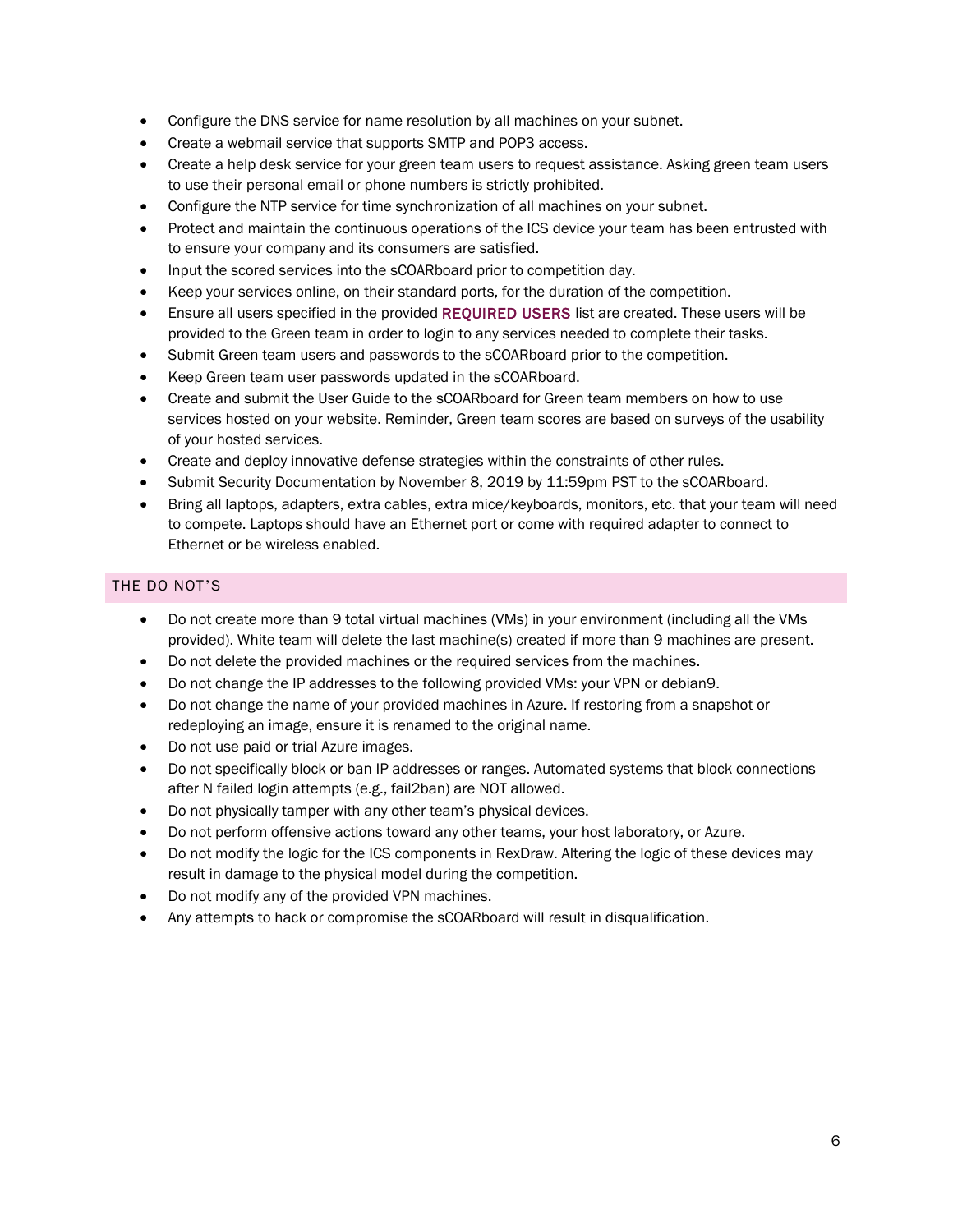#### <span id="page-7-1"></span><span id="page-7-0"></span>COMPETITION REQUIREMENTS

#### REQUIRED SERVICES AND PORT NUMBERS

All Blue teams are required to establish and maintain the following services on the listed ports during the competition. If one of these services is on a provided VM, it must remain on that VM. This pre-existing service will be scored.

|             | SERVICE   PORT NUMBER | SERVICE   POR    |     |
|-------------|-----------------------|------------------|-----|
| <b>HTTP</b> | 80                    | <b>NTP</b>       | 123 |
| <b>SSH</b>  | 22                    | <b>SMTP</b>      | 25  |
| l FTP       | 21                    | POP <sub>3</sub> | 110 |
| <b>DNS</b>  | 53                    |                  |     |

|      | SERVICE   PORT NUMBER |                  | SERVICE   PORT NUMBER |
|------|-----------------------|------------------|-----------------------|
| HTTP | 80                    | <b>NTP</b>       | 123                   |
| SSH  | 22                    | <b>SMTP</b>      | 25                    |
| FTP  | 21                    | POP <sub>3</sub> | 110                   |
| DNS  | 53                    |                  |                       |

#### <span id="page-7-2"></span>REQUIRED USERS

The following users are required to have administrative privileges to the ICS and must be used to login to any authenticated services. The passwords you provide for them should also be inputted into the sCOARboard prior to the competition on November 16, 2019 and be updated during the competition.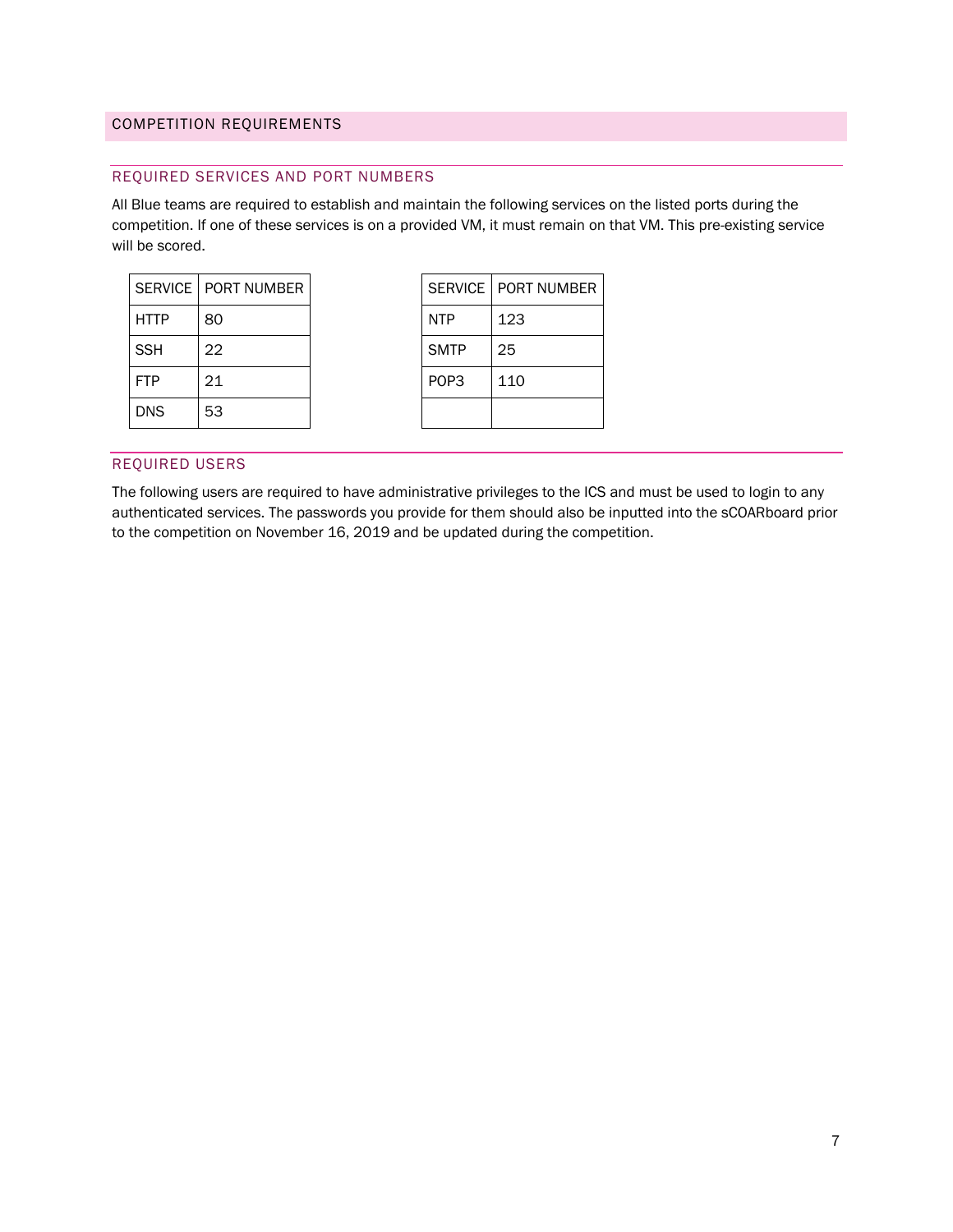#### <span id="page-8-0"></span>REQUIRED DOCUMENTATION

#### SECURITY DOCUMENTATION

Blue teams must develop a Security Document detailing their security strategy for assessing the threats to their environment, hardening and monitoring their network, and responding to incidents. This documentation must be submitted to the sCOARboard as a PDF by November 8, 2019 at 11:59pm PST. Details on requirements can be found in the Scoring guidelines. Examples of high scoring documentation will be provided via the Slack channel.

#### USER GUIDE

Blue teams must develop a User Guide for their users. This manual must be uploaded to the sCOARboard prior to the start of the competition on November 16, 2019. The guide should be written for new users who have no experience with your environment. Please note that each Green team member will only have 20-25 minutes to assess your system using the manual you provide.

Green teams will be provided a Windows 10 machine with Firefox and an OpenVPN client connected to your VPN. Note that Firefox has a built-in FTP client and Green team members will not have administrative access to their machines. The following are the required and scored steps of your users.

- 1. Access your team's website
- 2. View your ICS device's status on your ICS Human Machine Interface (HMI)
- 3. Add an engineering note on the website
- 4. Access the FTP file share
- 5. Download a sample file from the share
- 6. Check company email on the website
- 7. Request support from the Help Desk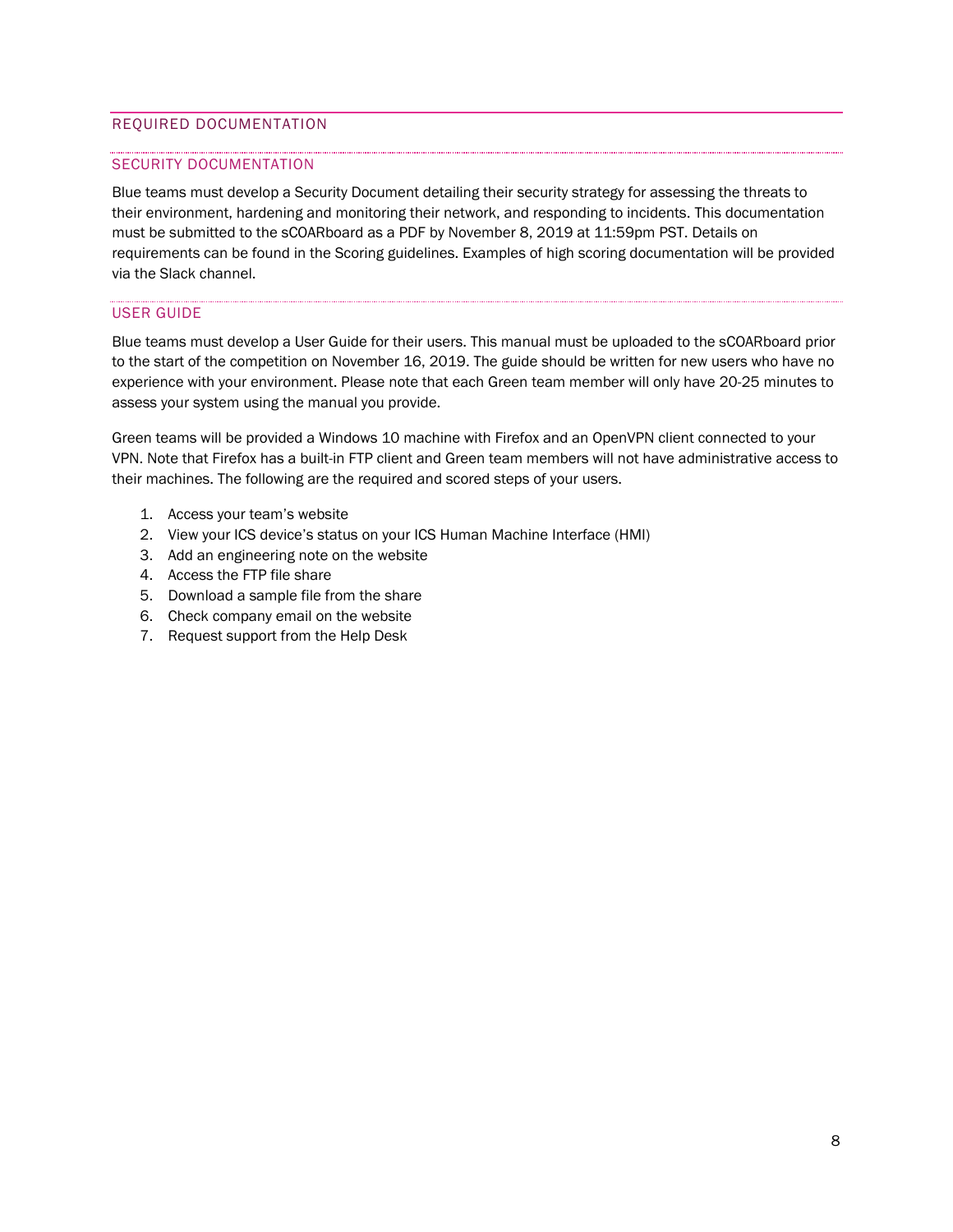#### <span id="page-9-0"></span>SCORING BREAKDOWN

| Red Team               | 2000 points       | 20%   |
|------------------------|-------------------|-------|
| <b>Blue Team</b>       | 2000 points       | 20%   |
| Green Team             | 2000 points       | 20%   |
| White Team             | 2000 points       | 20%   |
| <b>Anomaly Scoring</b> | 2000 points       | - 20% |
| <b>Total</b>           | 10000 points 100% |       |
| RED TEAM SCORING       |                   |       |

#### <span id="page-9-1"></span>TOTAL POINTS: 2000

During the competition, Red team will be mounting attacks against Blue team's systems, networks, and software. Red team's goal is to achieve and maintain persistence on Blue teams' systems for the purposes of disrupting confidentiality, integrity and availability.

Scoring will be broken into three categories:

- 1. Exploitability of known vulnerabilities.
- 2. Vulnerabilities introduced through Blue team build-outs.
- 3. Sportsmanship

Category 1 scores will be deducted on a pre-determined set of points per vulnerability. Categories 1 and 2 will comprise 90% of the Red team scoring and will lose points with each successful compromise. Category 3 will comprise 10% of the scoring using the rubric provided below. Category 1 and 2 scores will be updated every two hours. Category 3 points will only be provided at the end of the day.

### <span id="page-9-2"></span>BLUE TEAM SCORING

#### TOTAL POINTS: 2000

The Blue team scoring is completely based on the Blue team's ability to keep services active and available based on the parameters in the Azure/VPN document. In a professional environment, every security professional's primary responsibility is to keep business operational and secured as best as possible. Service uptime is based on the required services and their respective uptimes. Teams earn points for each availability scan that results in positive service uptime for a total of 2000 points. Throughout the day, services will be validated as operational by the sCOARboard polling system. Each service is scored and weighted the same, which means availability is scored purely on the service being operational. Blue teams are responsible for their services in the sCOARboard.

#### <span id="page-9-3"></span>GREEN TEAM SCORING

#### TOTAL POINTS: 2000

The Green team will review and fill out surveys which evaluate each Blue team system's usability and user experience and submit points based on documentation, overall performance, and helpfulness. The Green team will assess a fictitious employee's ability to perform routine business tasks by attempting to access and use the User Guide on the sCOARboard.

Blue teams should develop a User Guide for their Green team members. This manual must be uploaded as a PDF to the sCOARboard. The guide should be written for new users who have no experience with your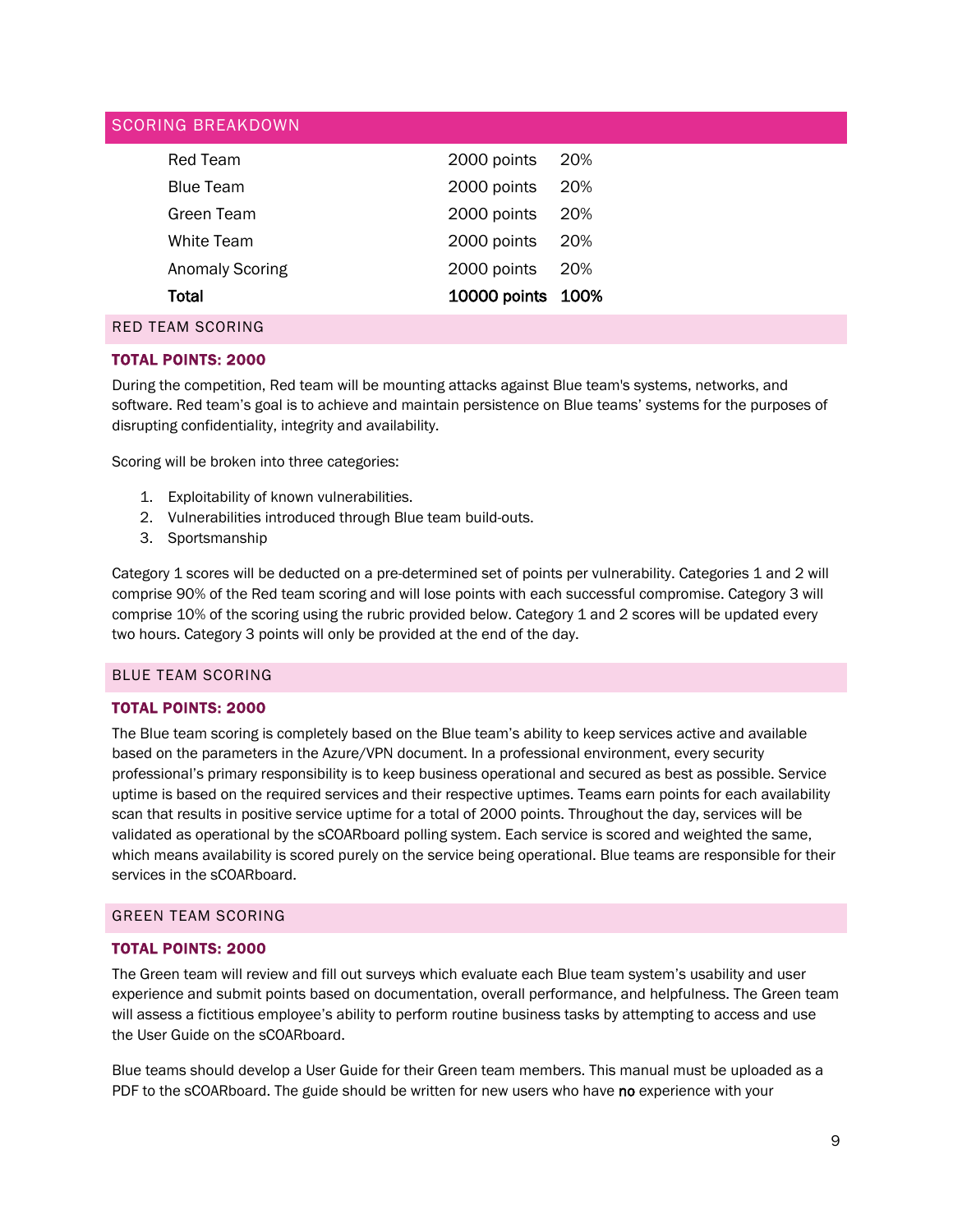environment. Please note that each Green team member will only have 20-25 MINUTES to assess your system using the manual you provide. The User Guide should include how to:

- 1. Access your team's website
- 2. View your ICS device's status on your ICS Human Machine Interface (HMI)
- 3. Add an engineering note on the website
- 4. Access the FTP file share
- 5. Download a sample file from the share
- 6. Check company email on the website
- 7. Request support from the Help Desk

#### <span id="page-10-0"></span>WHITE TEAM SCORING

#### <span id="page-10-1"></span>TOTAL POINTS: 2000

#### SECURITY DOCUMENTATION

#### POINTS: 1100

Security documentation provides your team the opportunity to highlight what your approach to security was for this competition. Examples of high scoring documentation will be provided via Slack in the #security-doc-q-a channel. Your document must be submitted on or before NOVEMBER 8, 2019 AT 11:59PM PST on the sCOARboard as a PDF. Documentation submitted after the deadline will result in the loss of 15% of the scored document per day. Please note that Blue teams are playing out a scenario and, like the real world, presentation and professionalism will play a factor in final scores.

#### <span id="page-10-2"></span>INFORMATION SHARING

#### POINTS: 600

Information sharing is the process of sharing a technical account of a cyber-attack against your protected services with your peers. Despite the competitive nature of business, most organizations have recognized that participation in trusted communities where cyber defense information is shared has proved more beneficial to them in the long run than trying to defend alone. For the purpose of this event, information sharing will be accomplished through one or more team members logging into your team's assigned Malware Information Sharing Platform (MISP) server and submitting the details of the identified attack including event attributes. Each team will be assigned to a MISP server for each two hour block of the competition and will be connected to sharing groups based on your team's dependencies. The purpose of the MISP server is for your team to share and collect attack information on attacks that may be targeted at your team or those within your dependency chain.

Your team must submit six cyber incidents each worth 100 points throughout the competition (minimally three in each half). If your team submits more than three events per half, the three submissions that yield the most amount of points will be chosen. Each team is encouraged to submit as many relevant events as they are able to. Points are awarded based on the completeness of the information and the attributes submitted to the MISP server.

#### <span id="page-10-3"></span>CISO PANEL BRIEF

#### POINTS: 300

The CISO panel allows your team to experience having to explain real world examples of challenges in the modern day workforce. For this effort your team will be provided a scenario of a cyber-related event on Friday,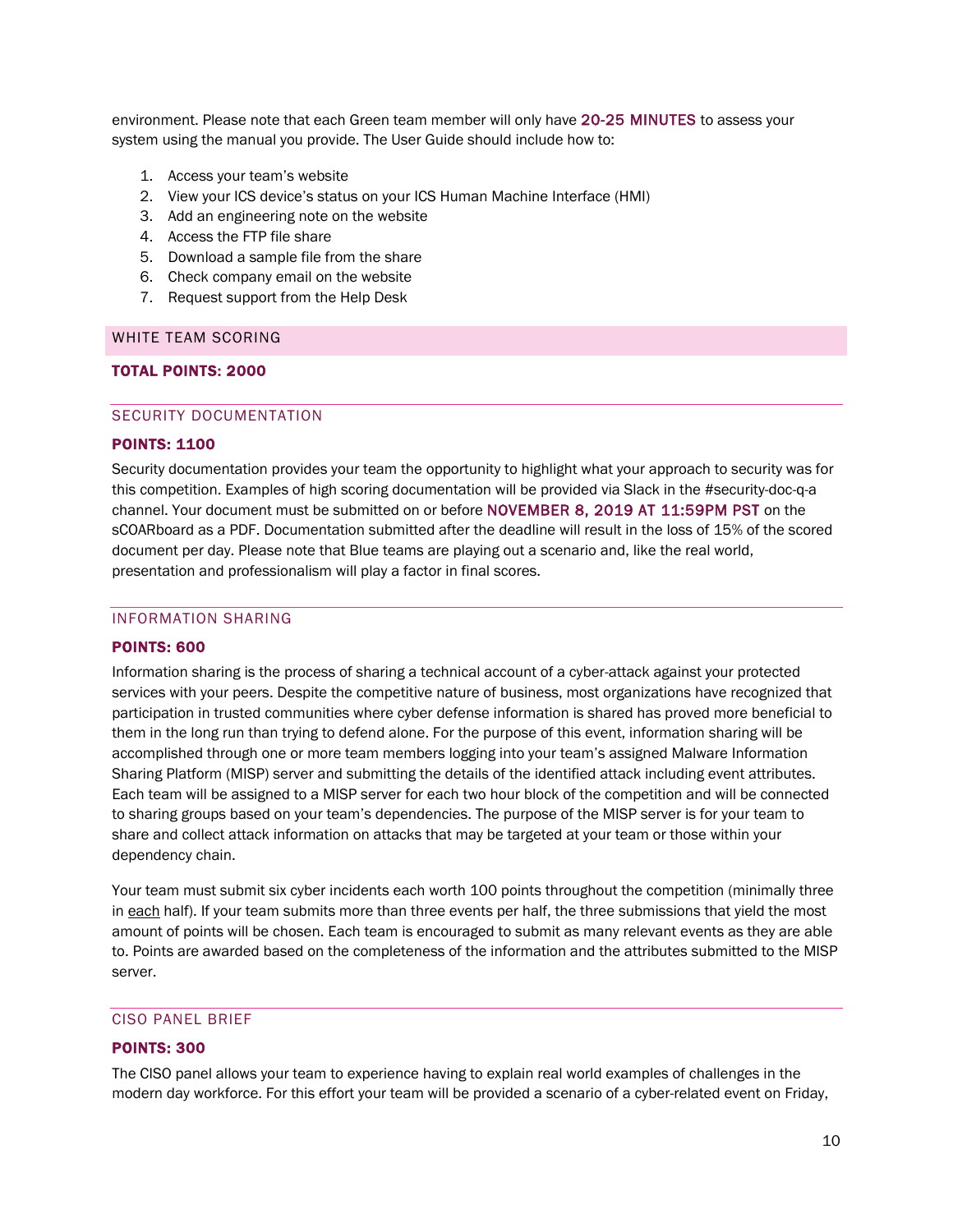November 15, 2019 via Slack. A representative from your team must explain the details of the event to the CISO leadership team. The senior leadership team will want to know details surrounding the described event and your representative's ability to identify and articulate the incident related data elements.

#### <span id="page-11-0"></span>ANOMALY SCORING

#### TOTAL POINTS: 2000

In the real world of information security, there is never a dull moment. Anomalies simulate the stream of requests that IT employees and cybersecurity professionals must be prepared to handle. During the competition, anomalies will be delivered to you via the sCOARboard. They will be worth varying point values based on level of difficulty. Blue teams must submit responses to anomalies before they expire in order to earn points. Teams that do not submit a response will not be awarded any points for that anomaly. Blue team members are responsible for ensuring that responses to anomalies are submitted on time with complete documentation (if necessary) in order to earn points. Although the sCOARboard is not case sensitive, please ensure proper spelling upon submitting, as the sCOARboard has to match your answer with the master key. Blue teams will be able to download the zipped anomaly folders on November 15, 2019 from the White team FTP server. It is highly recommended to download these folders immediately on Friday as not to incur any time lost waiting for your download to complete on the day of the competition.

#### <span id="page-11-1"></span>PENALTIES

Penalties will be assessed if a Blue team does not abide by the competition rules and guidelines. Teams should be aware of the following penalty deductions:

- Reimaging by White Team = 250 points per reinstall per box
- Failure to comply with naming guidance during competition = 250 points per misnamed VM o Will be assessed by White team throughout competition.
- Receiving help from your teams mentor = Verbal Warning then Disqualification
- Offensive action towards other teams' networks or hardware and/or network = Disqualification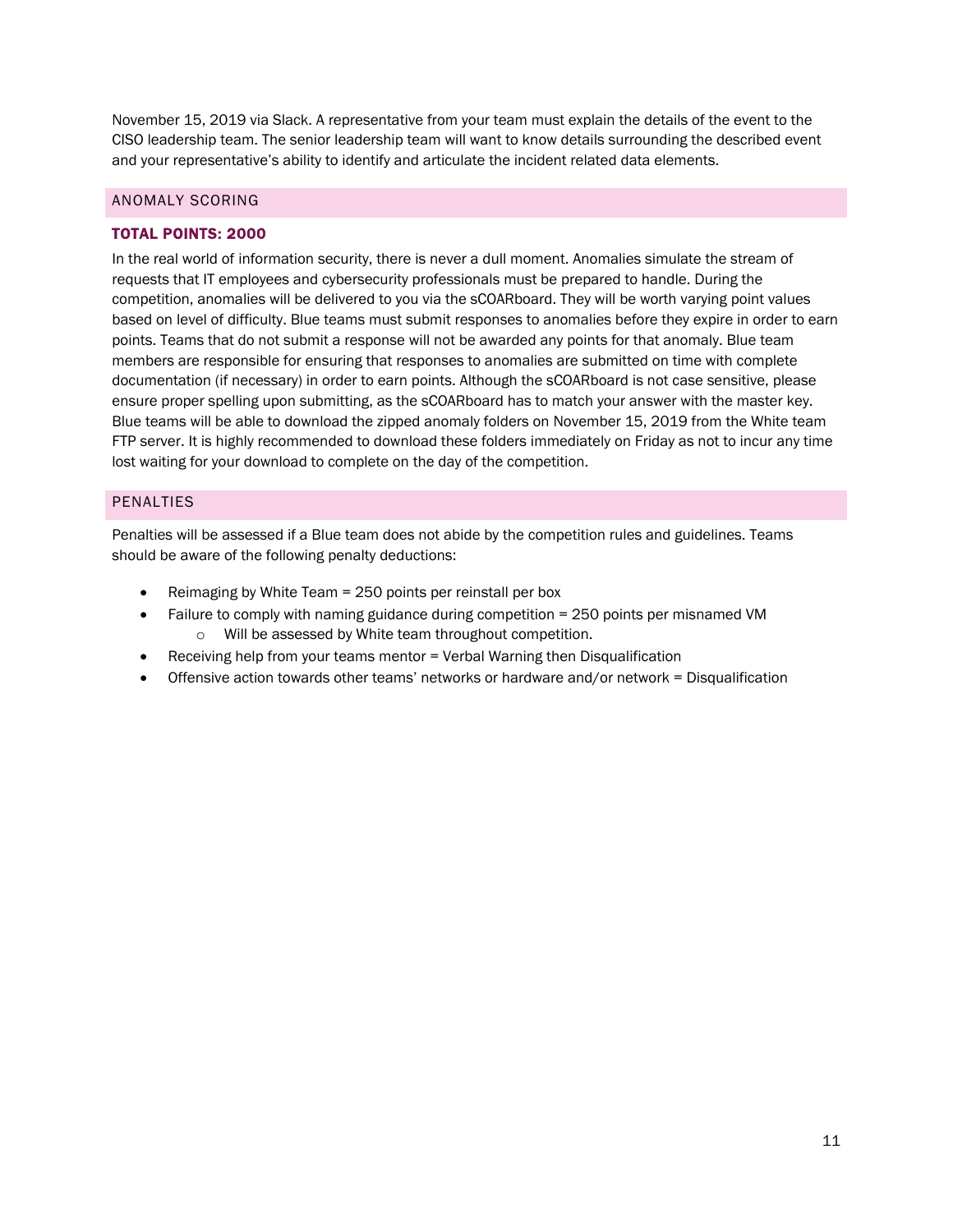#### RUBRICS

#### RED TEAM CATEGORY 1 & 2 RUBRIC

|                                     | Low                                                                                    | Moderate                                                                                                                                           | <b>High</b>                                                                                                                                                    |
|-------------------------------------|----------------------------------------------------------------------------------------|----------------------------------------------------------------------------------------------------------------------------------------------------|----------------------------------------------------------------------------------------------------------------------------------------------------------------|
| Difficulty to Exploit               | Exploit was by the book,<br>exactly as expected per CVE<br>or vulnerability report.    | Some mitigations were put in place, but<br>service was still exploitable.                                                                          | Blue team made exploitation extremely difficult.                                                                                                               |
| Difficulty to<br>Discover/Remediate | Minimal hardening steps<br>taken. This is a vulnerability<br>that needs to be patched. | Patching or remediating was non-trivial,<br>required some skill and investigation into<br>individual services, applications, or<br>configurations. | Vulnerable services required deep knowledge of<br>system and/or network design, extensive<br>remediation, or were unfixable without<br>extraordinary measures. |
| Consequences of<br><b>Exploit</b>   | Non-account or privilege<br>related information<br>leakage, read only access,<br>etc.  | Ability to drop files on the system, potential<br>for pivot or attack setup, provides lower<br>privileged account or system access.                | Administrative access, full shell/command<br>access.                                                                                                           |

#### <span id="page-12-1"></span><span id="page-12-0"></span>RED TEAM CATEGORY 3 RUBRIC

<span id="page-12-2"></span>

|                                                                                                                                                                                                                                                                                                                                                                      | Description                                                                                                                                    | Low Performer                                 | Moderate Performer   | <b>High Performer</b> |
|----------------------------------------------------------------------------------------------------------------------------------------------------------------------------------------------------------------------------------------------------------------------------------------------------------------------------------------------------------------------|------------------------------------------------------------------------------------------------------------------------------------------------|-----------------------------------------------|----------------------|-----------------------|
|                                                                                                                                                                                                                                                                                                                                                                      |                                                                                                                                                | <b>SPORTSMANSHIP</b>                          |                      |                       |
| Team defenses are not overly heavy-<br>Secure the team network in<br>handed (e.g., realistic limits on user<br>a manner practicable in a<br>accounts, appropriate intervention in<br>real-world environment,<br>user activities, banning/blocking is<br>both technically and<br>targeted and justified, not breaking<br>politically<br>required functionality, etc.) |                                                                                                                                                | Many or major issues.<br>Few or minor issues. |                      | No issues.            |
| Demonstrate professional<br>and ethical conduct during<br>the competition                                                                                                                                                                                                                                                                                            | Team does not provoke or respond to<br>the red team in a manner inconsistent<br>with behavior acceptable for the spirit of<br>the competition. | Many or major issues.                         | Few or minor issues. | No issues.            |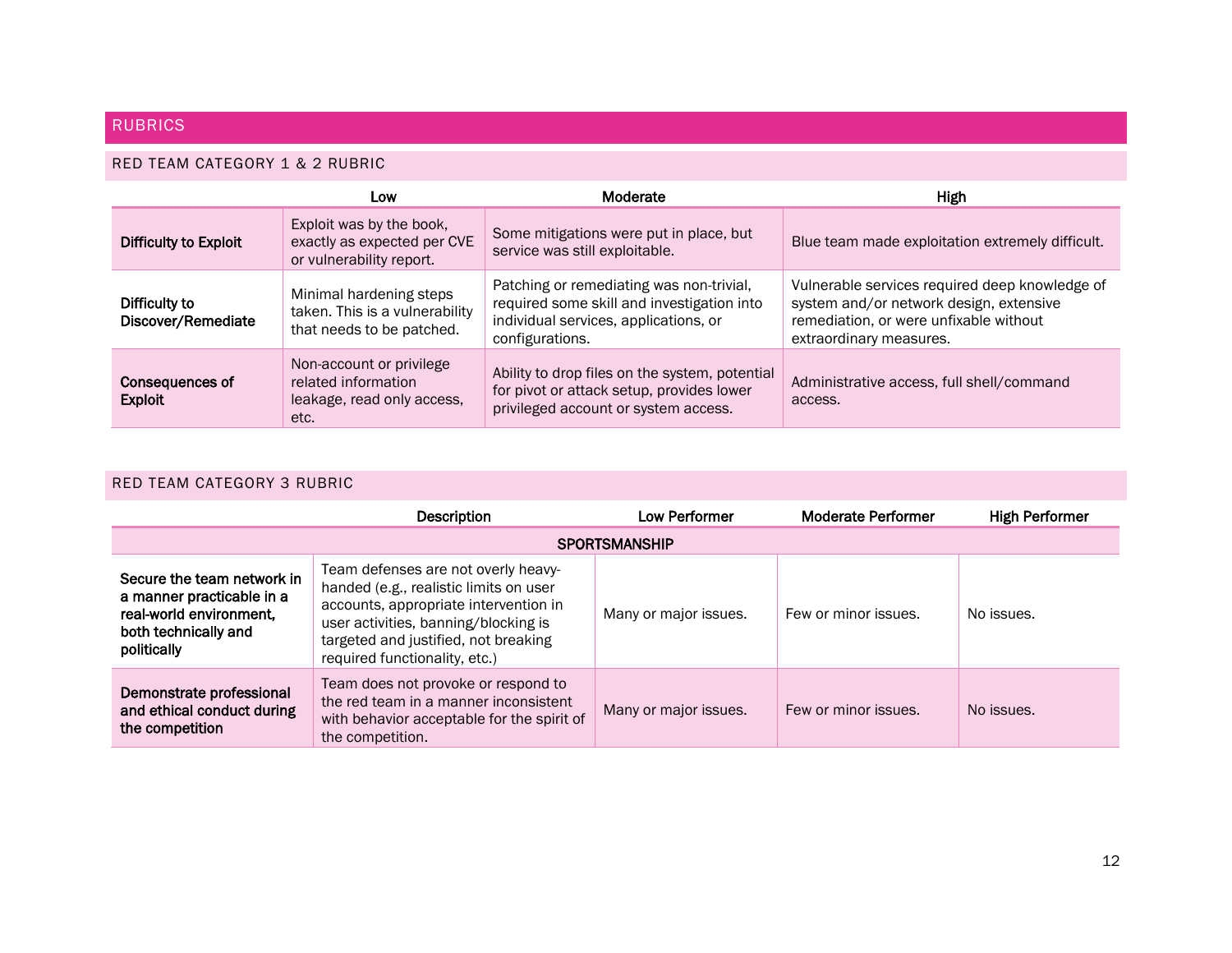#### SECURITY DOCUMENT SCORING RUBRIC

<span id="page-13-0"></span>

|                     | Network Diagram                                                                                                                                                            | <b>Security Write Up</b>                                                                                                                                                                           | <b>Professionalism and Formatting</b>                                                                                                                                                                                                                                    |
|---------------------|----------------------------------------------------------------------------------------------------------------------------------------------------------------------------|----------------------------------------------------------------------------------------------------------------------------------------------------------------------------------------------------|--------------------------------------------------------------------------------------------------------------------------------------------------------------------------------------------------------------------------------------------------------------------------|
| 100%                | Diagrams include all assets located<br>on competition network including<br>logical connections and<br>interconnects<br>Appropriate and accepted symbols<br>and terminology | Hardening Steps are comprehensive and<br>$\bullet$<br>technically sound<br>Steps from initial download to current<br>version are incorporated, including<br>patching, upgrades, etc.               | Document has aesthetic appeal<br>$\bullet$<br>Complete sentences and correct<br>$\bullet$<br>terminology utilized throughout<br>No major spelling or grammatical errors                                                                                                  |
| 70% -<br>99%        | Diagrams omit minor components of<br>competition environment<br>Diagrams make logical sense and<br>are technically sound                                                   | Hardening steps are comprehensive and<br>technically sound<br>Includes most steps from initial download<br>$\bullet$<br>to current version are included but may<br>omit some minor necessary steps | Document looks presentable, but some<br>$\bullet$<br>areas may contain incorrect formatting or<br>lack aesthetic appeal<br>Most of the document contains correct<br>terminology<br>Some spelling or grammatical errors<br>$\bullet$                                      |
| 50% -<br>70%        | Diagrams omit several major<br>components of competition<br>environment<br>Diagrams have one or more gaps in<br>technical or logical sense                                 | Hardening steps are taken but lack<br>$\bullet$<br>comprehensiveness or technical<br>competence<br>Some major steps from initial download to<br>current version are omitted                        | Document has sections that are formatted<br>$\bullet$<br>differently<br>Presentation of materials detracts from<br>$\bullet$<br>overall effectiveness<br>Misuse or lack of technical language<br>$\bullet$<br>throughout the document<br>Many spelling or grammar errors |
| <b>Below</b><br>50% | Core areas of networking are omitted<br>Major gaps in asset inventory<br>Major errors in logic or technical<br>demonstration                                               | Hardening steps are taken but lack<br>$\bullet$<br>comprehensiveness or technical<br>competence<br>Some major steps from initial download to<br>current version are omitted                        | Document is hastily completed or<br>$\bullet$<br>unformatted<br>Material is presented in an ad-hoc fashion<br>$\bullet$<br>Little or no technical language is used<br>$\bullet$<br>Spelling and grammar greatly detract from<br>overall meaning                          |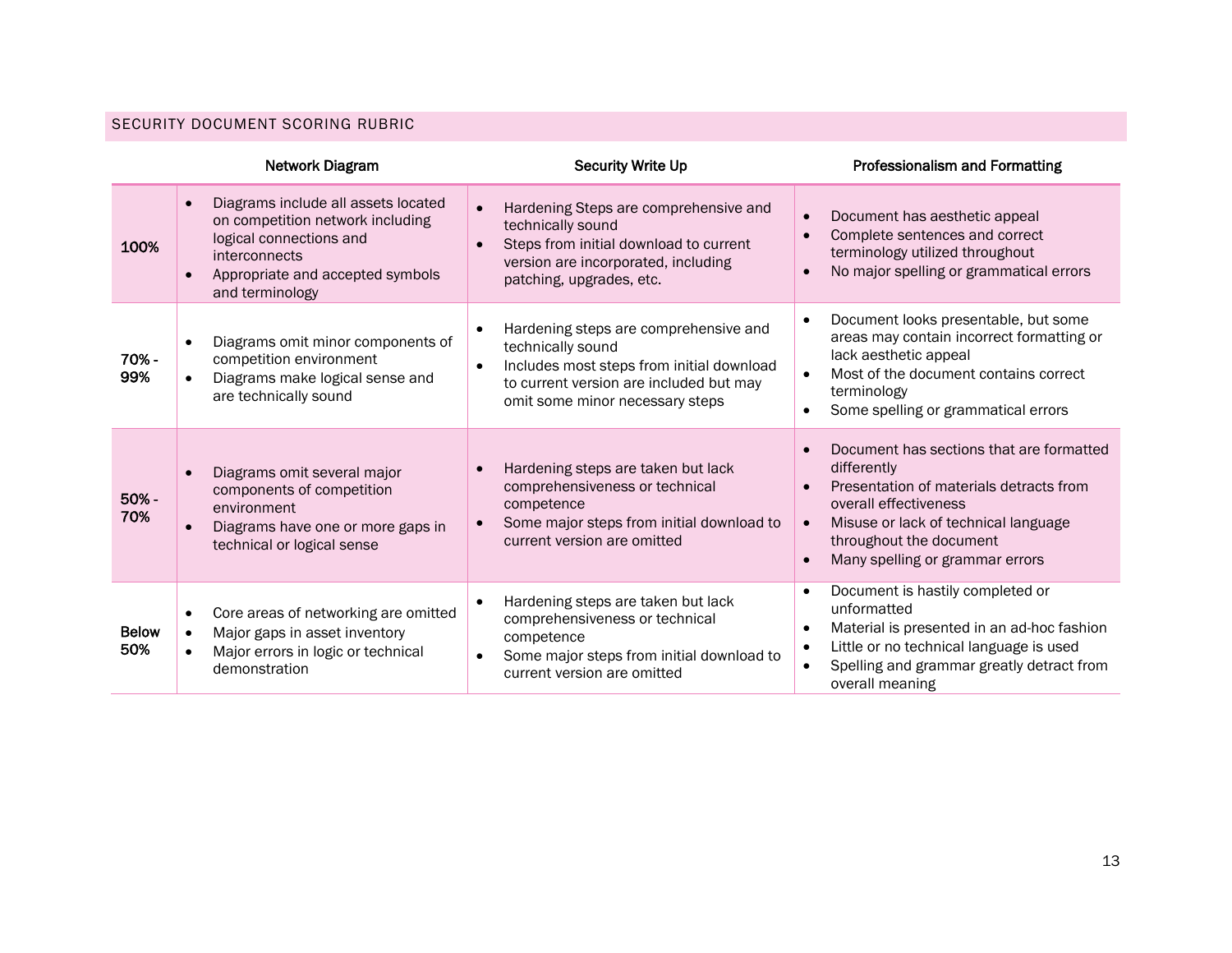#### <span id="page-14-0"></span>INFORMATION SHARING RUBRIC

Each event MUST contain the following base set of fields (worth 16 points):

- Time: The time that the event was first observed.
- Description: A textual description of the cyber attack
- Actionable Attribute: A piece of information that helps identify the observed activity

By providing additional detail, as shown below, you can increase the value of a submission to 50 points.

| <b>Points</b>     | Fields within the MISP server that represent a security event                          |  |  |
|-------------------|----------------------------------------------------------------------------------------|--|--|
| $12 \overline{ }$ | Kill Chain = What step within the kill chain does the identified attack represent      |  |  |
| 12 <sup>°</sup>   | Recommended Mitigation = What steps are needed to protect or remediate the cyber event |  |  |
| 12                | One or more ADDITIONAL Actionable Attributes                                           |  |  |
| 12                | Attack Type = buffer over flow, compromised service, stolen/cracked credentials        |  |  |
| $12 \overline{ }$ | Number affected = how many systems had the same attack attempted                       |  |  |
| 12 <sup>2</sup>   | Recommended action = what or how to protect yourself and others                        |  |  |
| 12                | Impact level = low, moderate, severe, or critical                                      |  |  |

Further documentation will be provided at the competition to indicate the specific named attributes that should be used to convey the information above.



#### Additional Information

- MISP documentation: [https://misp](https://misp-project.org/documentation/)[project.org/documentation/](https://misp-project.org/documentation/)
- Kill Chain:

[https://www.lockheedmartin.com/en](https://www.lockheedmartin.com/en-us/capabilities/cyber/cyber-kill-chain.html)[us/capabilities/cyber/cyber-kill-chain.html](https://www.lockheedmartin.com/en-us/capabilities/cyber/cyber-kill-chain.html)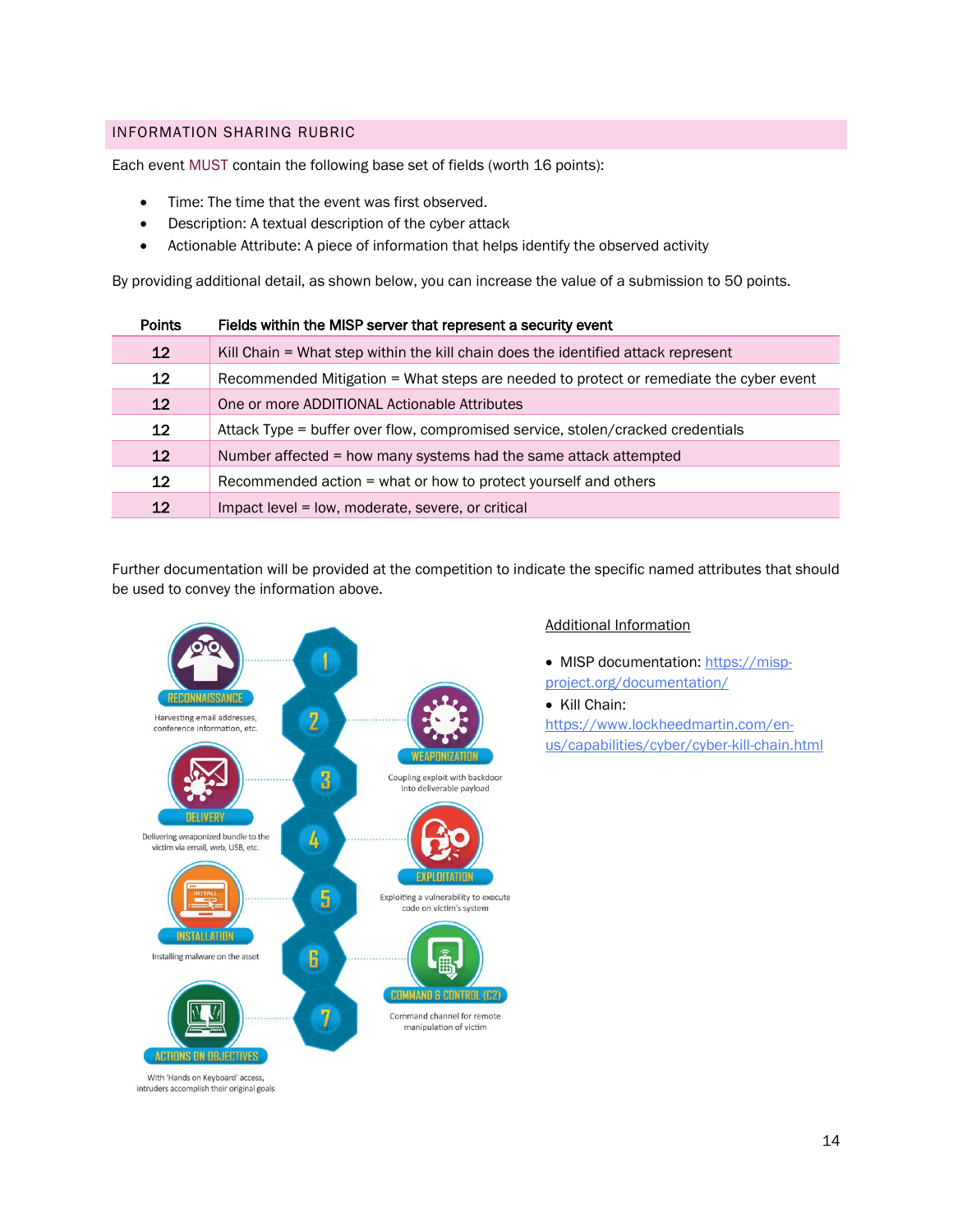### CISO PANEL RUBRIC

| <b>Points</b><br>Awarded | Basic Data Elements B.1                                                                                | Incident Handler Data Elements B.2                                                                      | <b>Post-Incident Activity Suggestions</b>                                                                  |
|--------------------------|--------------------------------------------------------------------------------------------------------|---------------------------------------------------------------------------------------------------------|------------------------------------------------------------------------------------------------------------|
| 100%                     | All the elements listed in <b>B.1</b> for this<br>scenario have been included.                         | All the incident handler data elements<br>listed in <b>B.2</b> for this scenario have been<br>included. | Provided a post-incident plan that included more<br>than three different options to remove the future risk |
| 75%                      | More than 50% of the listed<br>elements in <b>B.1</b> have been included                               | More than 50% of the incident handler<br>data elements listed in <b>B.2</b> have been<br>included       | Provided a post-incident plan that included more<br>than two different options to remove the future risk   |
| 50%                      | Less than 50% of the listed<br>elements in <b>B.1</b> have been included                               | Less than 50% of the incident handler data<br>elements listed in <b>B.2</b> have been included          | Provided a post-incident plan that included one<br>option to remove the future risk                        |
| 0%                       | Did not follow the recommended<br>NIST SP 800-61 standard or simply<br>repeated the scenario paragraph | Did not follow the recommended NIST SP<br>800-61 standard or simply repeated the<br>scenario paragraph  | No after action plan provided                                                                              |

#### <span id="page-15-0"></span>B.1 Basic Data Elements **B.2 Incident Handler Data Elements**

| Incident Details<br>$\circ$<br>$\circ$<br>$\circ$<br>$\circ$<br>$\circ$<br>$\circ$<br>$\circ$<br>$\circ$<br>$\circ$ | Status Change date/time<br>Physical location of incident<br>Current status of the incident<br>Source/cause of the incident<br>Description of the incident<br>Description of affected resources<br>Indicators related to incident<br><b>Prioritization factors</b><br>Response actions performed |  | Current status of the incident response<br>Summary of the incident<br>Incident handling actions<br>Incident handler comments<br>Cause of the incident<br>Cost of the incident<br><b>Business impact</b> |
|---------------------------------------------------------------------------------------------------------------------|-------------------------------------------------------------------------------------------------------------------------------------------------------------------------------------------------------------------------------------------------------------------------------------------------|--|---------------------------------------------------------------------------------------------------------------------------------------------------------------------------------------------------------|
|---------------------------------------------------------------------------------------------------------------------|-------------------------------------------------------------------------------------------------------------------------------------------------------------------------------------------------------------------------------------------------------------------------------------------------|--|---------------------------------------------------------------------------------------------------------------------------------------------------------------------------------------------------------|